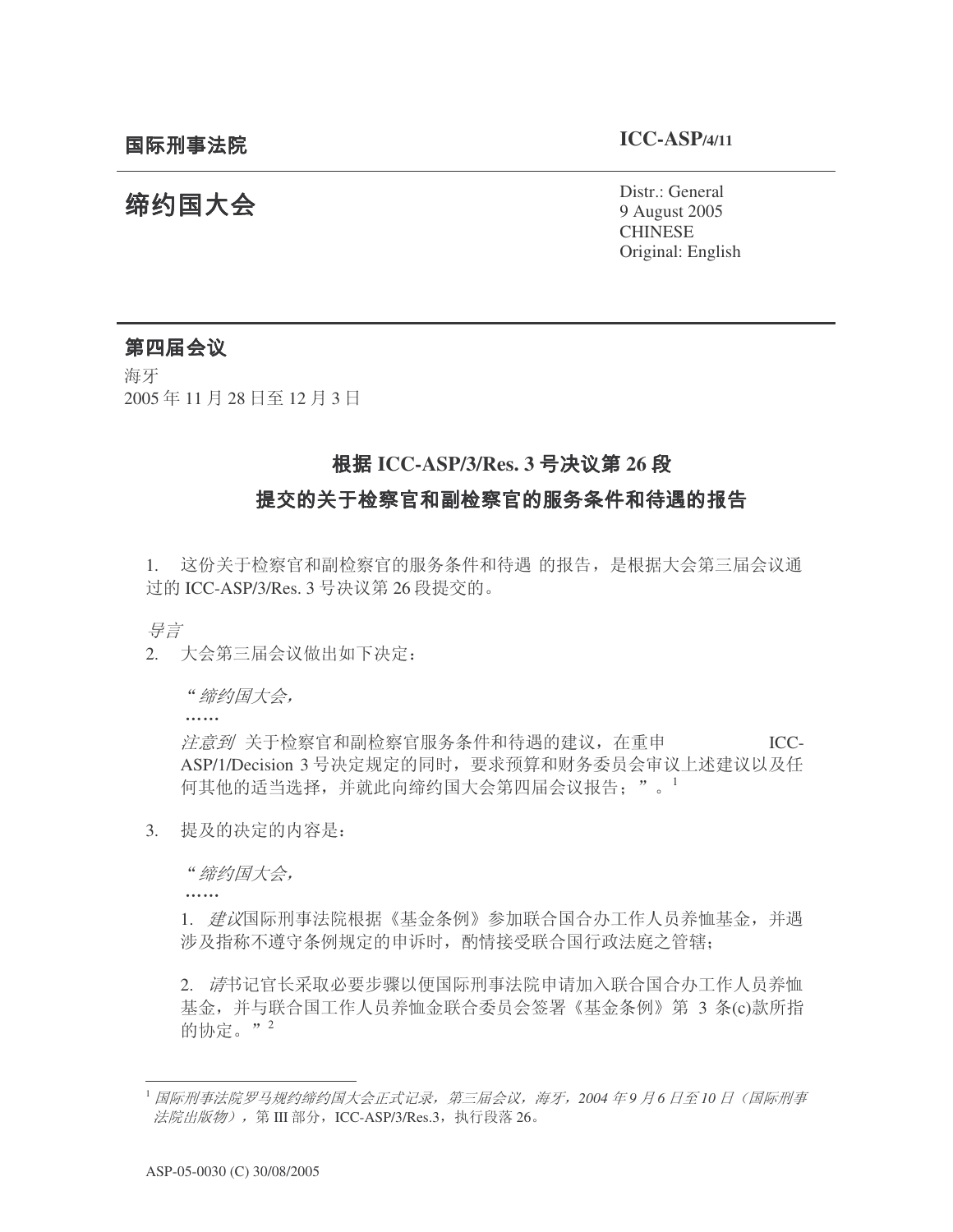根据《罗马规约》第49 条做出的决定

4. 《罗马规约》第49 条规定, 检察官和副检察官的薪金、津贴和费用 一 与法官、 书记官长和副书记官长的一样 — 应由缔约国大会决定。迄今为止, 大会尚未根据第 49 条的规定做出关于检察官和副检察官的决定。

5. 上面提及的大会决议和决定中都没有包括一项根据《罗马规约》第49条就此事项 做出的决定, 既没有专门的决定, 也没有任何附带的意见。另外, 迄今为止 大会对于 检察官和副检察官是否应参加联合国合办工作人员养恤基金未发表任何意见。

6. 法院第一个财政期间预算草案在提及检察官及他或她的报酬时指出:

"检察官直属办公室。该办公室将包括副秘书长级检察官<sup>14</sup>、一名助理秘书长级 副检察官, ……"。<sup>3</sup>

7. 脚注 14 的内容是:

"列出检察官的这一职等是一为了说明的目的,不妨碍今后就该职等进行一的讨 论。"4

8. 预算是协商一致通过的。脚注已经说明该预算的通过不会 一 也不应该 一 代替缔 约国大会根据《罗马规约》第 49 条就检察官和副检察官的服务条件和待遇做出一项适 当决定。

联合国合办工作人员养恤基金的宗旨和构造

9. 联合国合办工作人员养恤基金是建立在长期缴款制度基础上的。根据《联合国合 办工作人员养恤基金条例》第 28 条,服务并缴款 35 年,可享受最终平均薪酬的 66.25%,而短期服务则不带来福利(服务不满五年)或只带来少量养恤金。

按联合国合办工作人员养恤金条款应计的养恤金的适宜性

10. 下表显示了检察官和副检察官如果参加养恤基金的话可以积累的养恤金(所有数 字都以美元计,并以最终平均薪酬的现值为基础)。

| 级别    | 最后平均薪酬       | 服务年限 | 累积系数   | 预计的年度养恤金 (62岁时) |  |  |
|-------|--------------|------|--------|-----------------|--|--|
| 副秘书长  | \$246 944,00 | Q    | 14.50% | \$35 806.88     |  |  |
| 助理秘书长 | \$228 244,00 |      | 14.50% | \$33 095.38     |  |  |
| 助理秘书长 | \$228 244,00 |      | 7.50%  | \$17 118.30     |  |  |

<sup>2</sup>固际刑事法院罗马规约缔约国大会正式记录,第一届会议,纽约,2002年9月3日至10日(联合国出 版物, 销售号 C.03.V.2), 第 IV 部分, ICC-ASP/1/Decision 3。 <sup>3</sup>国际刑事法院罗马规约缔约国大会正式记录,第一届会议,纽约,2002 年9 月3 日至10 日(联合国出 版物, 销售号 C.03.V.2), 第 III 部分, 第 55 段。  $4$ 同上。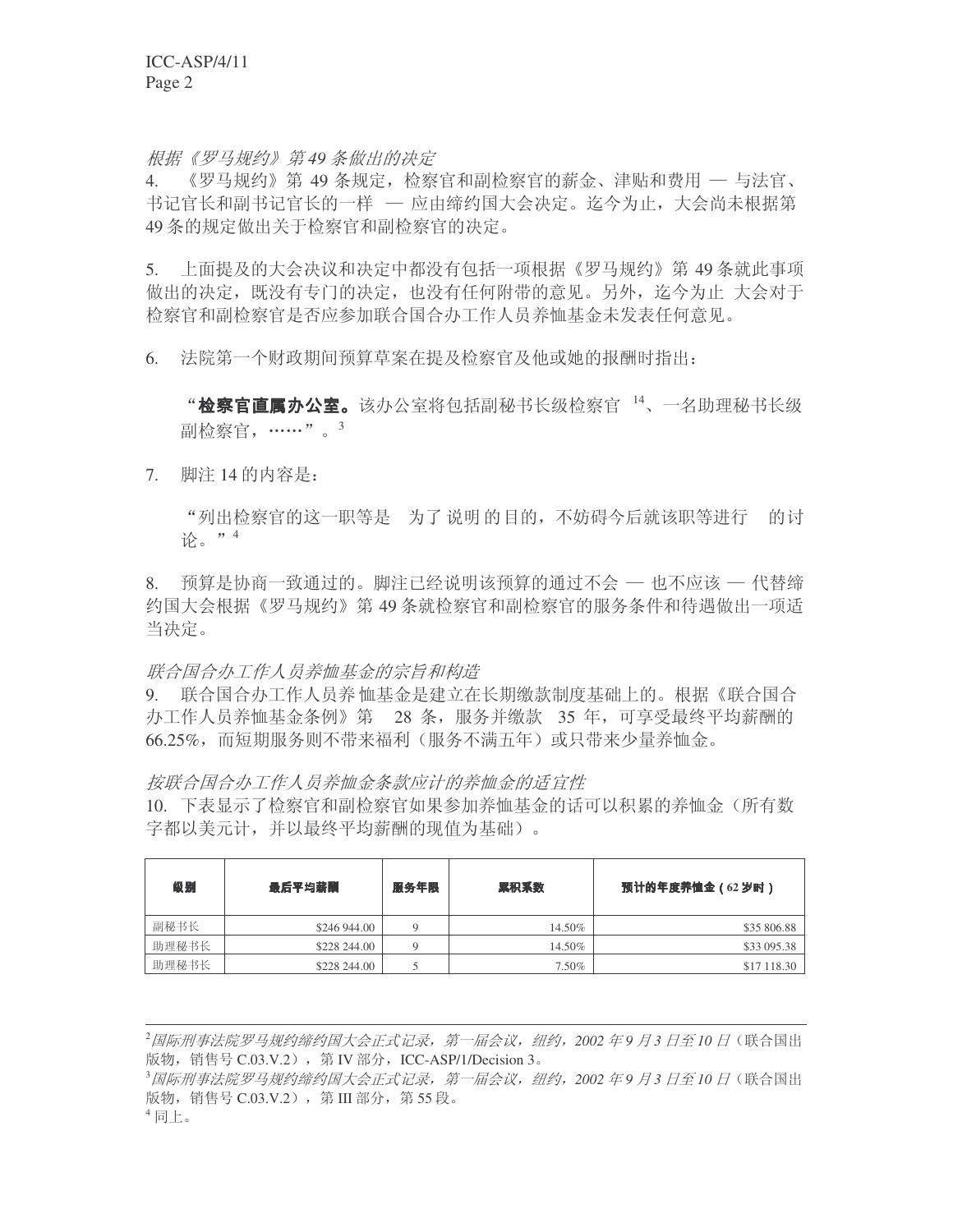11. 对检察官而言, 这意味着养恤金将有 35,806.88 美元, 相当于 29,683 欧元 (采用 联合国 2005年7月的汇率)。这笔预计的年度养恤金只相当于检察官现有薪金(副秘 书长级,有受扶养人费率,以欧元计)的 19.66%。 预算和财务委员会可以考虑而且大 会可以决定, 就国际刑事法院检察官和副检察官的职能、权力和地位而言, 同时考虑 到《规约》要求的检察官和副检察官的 彻底独立性,这个数字是否合适。可以认为, 这样的独立性也必定要求经济上的独立,正如《罗马规约》第 42 条第(5)款反映的那 样。

12. 如果检察官在当选前曾在一个参加了联合国合办工作人员养恤基金的组织中服务 过, 则前面提到的那些数字会有很大不同。<sup>5</sup> 那样的话, 原来的那些服务年限是受到 承认的,因此会提高养恤金的数额。例如,如果这个人曾参加联合国合办工作人员养 恤基金 20 年的话, 应得养恤金将如下:

| 级别   | 最后平均薪酬       | 服务年限       | 累积系数   | 预计的年度养恤金(62 岁时) |  |
|------|--------------|------------|--------|-----------------|--|
| 副秘书长 | \$246 944,00 | $29(20+9)$ | 54.25% | \$133 967.12    |  |

13. 这笔金额相当于 111,058.64 欧元,即副秘书长级现有薪金(有受扶养人费率)的 73.57%。当选以前的任职级别对这笔金额没有影响。

14. 两者之间的差额 (19.66% 对 73.57%) 可能造成不平等待遇, 因此应该通过把检 察官和副检察官的薪酬和养恤金办法与任何其他薪酬制度分离而加以避免,从而避免 受到任何影响或获得金钱利益。与法院的法官一样, 检察官和副检察官也是选 任官 员: 同样, 他们也是凭借自己的资历和专业经验并以最高道德标准当选的(《罗马规 约》第36条第(3)款和第42条第(3)款)。

15. 为确保中立和独立性, 任何对检察官和副检察官待遇的直接或间接影响都必须避 免。我们认为, 做到这一点的最好办法是将他们的薪酬和社会福利与联合国合办工作 人员养恤基金这样的现有制度分开。

#### 福利中的矛盾之处

16. 上述不同计算方法得出的看上夫有相当随意性的结果, 在检察官或副检察官死于 任期之内时其未亡配偶可以领取的津贴中又有进一步的体现。在这种情况下,根据 《联合国合办工作人员养恤基金条例》第 33 和第 34 条, 决定累积系数的不仅是已参 加基金的年限,而且也包括潜在缴款服务期的剩余年限。这是联合国 合办工作人员养 恤基金作为一个涵盖参加者整个专业服务生涯的社会保障制度的构造的必然结果:这 些年限既可以在死亡或残疾以前累积,也有可能在事故之后累积。不管是哪一种情 况,未亡配偶的津贴计算结果都是(而且也应该是)一样的。

17. 换言之, 基金参加者死亡或无法继续服务时越年轻, 应付(如果是死亡的话, 应 付未亡配偶)的津贴数额就越高。这就在官员当选时的年龄与津贴的数额之间建立了 一种直接的关联。尽管检察官和副检察官都不可以连选连任,潜在的缴款服务年限可

 $^5$ 联合国合办工作人员养恤基金所有成员组织的完整名单可在以下网址查到: http://www.unjspf.org/eng/ members.html.